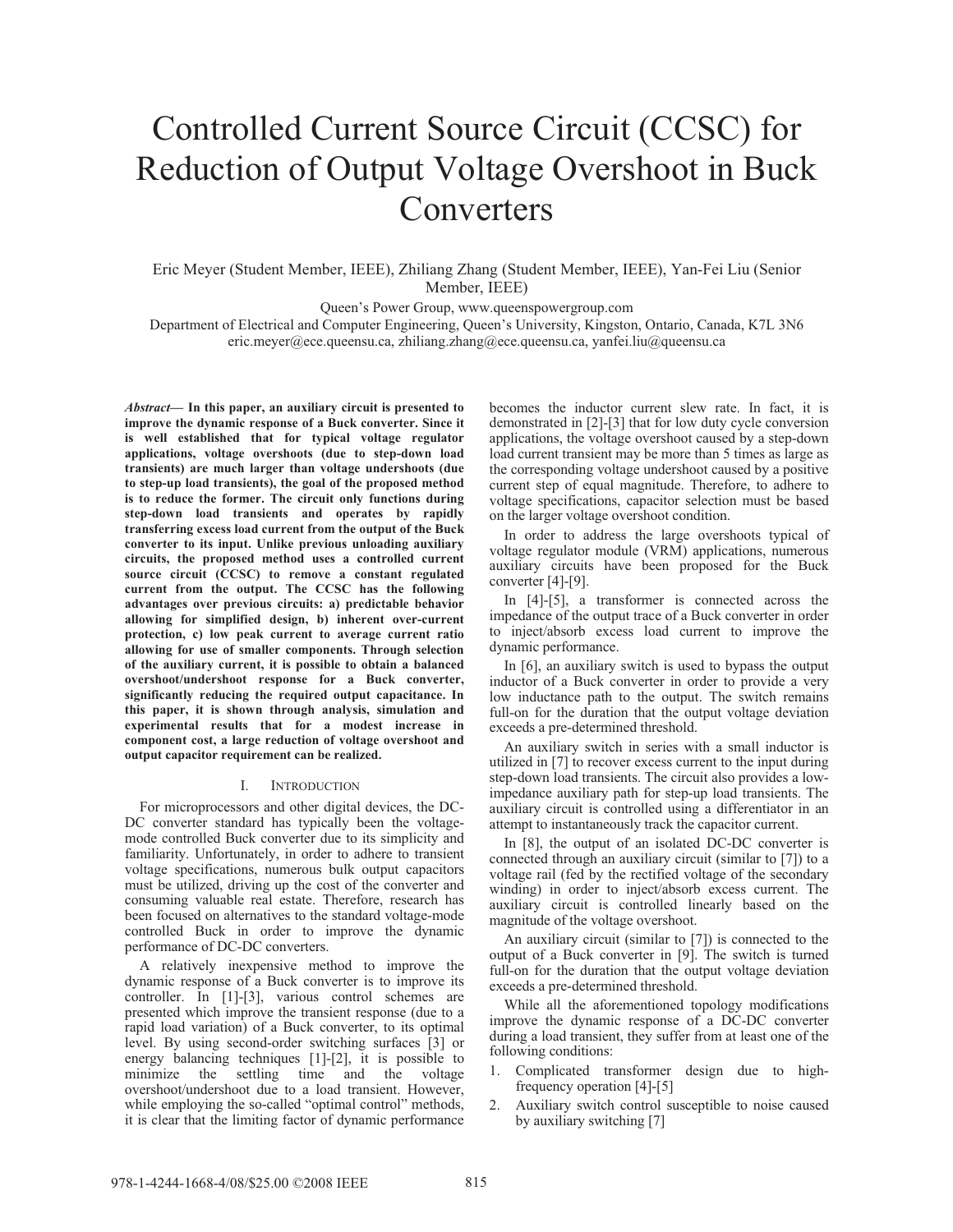- 3. Unpredictable auxiliary switching frequencies [7], [9]
- 4. No direct current-mode control of the auxiliary circuit resulting in unpredictable and potentially damaging currents [6], [8]-[9]; this may be particularly problematic for [6] which relies on the trace and switch inductance to limit the auxiliary current slew rate
- 5. High auxiliary peak current to average current ratio resulting in necessity of relatively large auxiliary switches for desired dynamic performance [7]-[9]

In this paper, an auxiliary controlled current source circuit (CCSC) is proposed which significantly improves the voltage overshoot due to a step-down load transient by rapidly transferring excess inductor current from the output of a Buck converter to the input. The CCSC operates at high frequency, with a controlled, constant current. A low peak current to average current ratio allows for the use of a small MOSFET (SOT-23) and a small diode for similar dynamic response improvements demonstrated in the aforementioned papers. Since the auxiliary current is known and constant, the design of the converter is simplified. A converter utilizing the CCSC (for step-down load transients) and an optimal control method, as proposed in [1]-[3], (for step-up load transients) would yield superior dynamic performance with minimal output capacitor requirements.

## II. CONCEPT OF OPERATION

The CCSC can be modeled as a current source drawing current from the output of the Buck converter and transferring it to the input of the Buck converter. Figure 1a) shows the model of the proposed method. The CCSC is only active during step-down load current transients. Typically, *Iaux* has a small ripple and is controlled based on a preferred constant value. Figure 1b) shows one possible implementation of the CCSC, used in this paper. An alternate implementation would involve using a second MOSFET (in lieu of *Daux*) for synchronous switching.

The CCSC is controlled using a peak-current mode, constant off-time scheme as shown in Figure 2. Since it is assumed that the input voltage and the output voltage of the Buck converter remain relatively constant during a transient event, the control scheme will produce a constant average current through the CCSC. The auxiliary current can be sensed using the  $R(ds)_{on}$  of the auxiliary MOSFET *Qaux*, a current sense resistor or an RC network in parallel with the auxiliary inductor *Laux*. In this paper, a small current sense resistor was employed.

*Laux* is typically chosen to be 1/10 of *Lo*. Due to the short duration of operation, *Qaux* can be chosen based on



Figure 1 a) Model of CCSC; b) MOSFET-diode implementation of **CCSC** 



Figure 2 Peak-current mode, constant off-time control of CCSC

its "pulsed" current limit rather than its continuous current limit (allowing for the use of small SOT-23 MOSFETs for  $I_{aux\,avg}$  < 15A).

Since the duty cycle of the diode is typically very small (<15%), a small Schottky diode may be used.

Figure 3 depicts the operation of the CCSC in comparison to a control method which turns the auxiliary current "full-on"  $(d = 100\%)$  for the duration of the transient. For "full-on" operation, the auxiliary inductor value may need to be increased in order to limit the auxiliary current from reaching excessive levels. The CCSC's current is controlled, thus a small inductor can be safely used. It is clear that, for a fixed average auxiliary current and operation time, the proposed method operates with a much smaller peak auxiliary current. This allows for the use of a smaller package MOSFET. Also, due to the controlled, high frequency operation, a smaller auxiliary inductor may also be used. In addition, it is shown in Figure 3 that for a fixed average auxiliary current and operation time, the CCSC provides a significant improvement in voltage overshoot reduction by removing excess capacitor charge at a faster rate.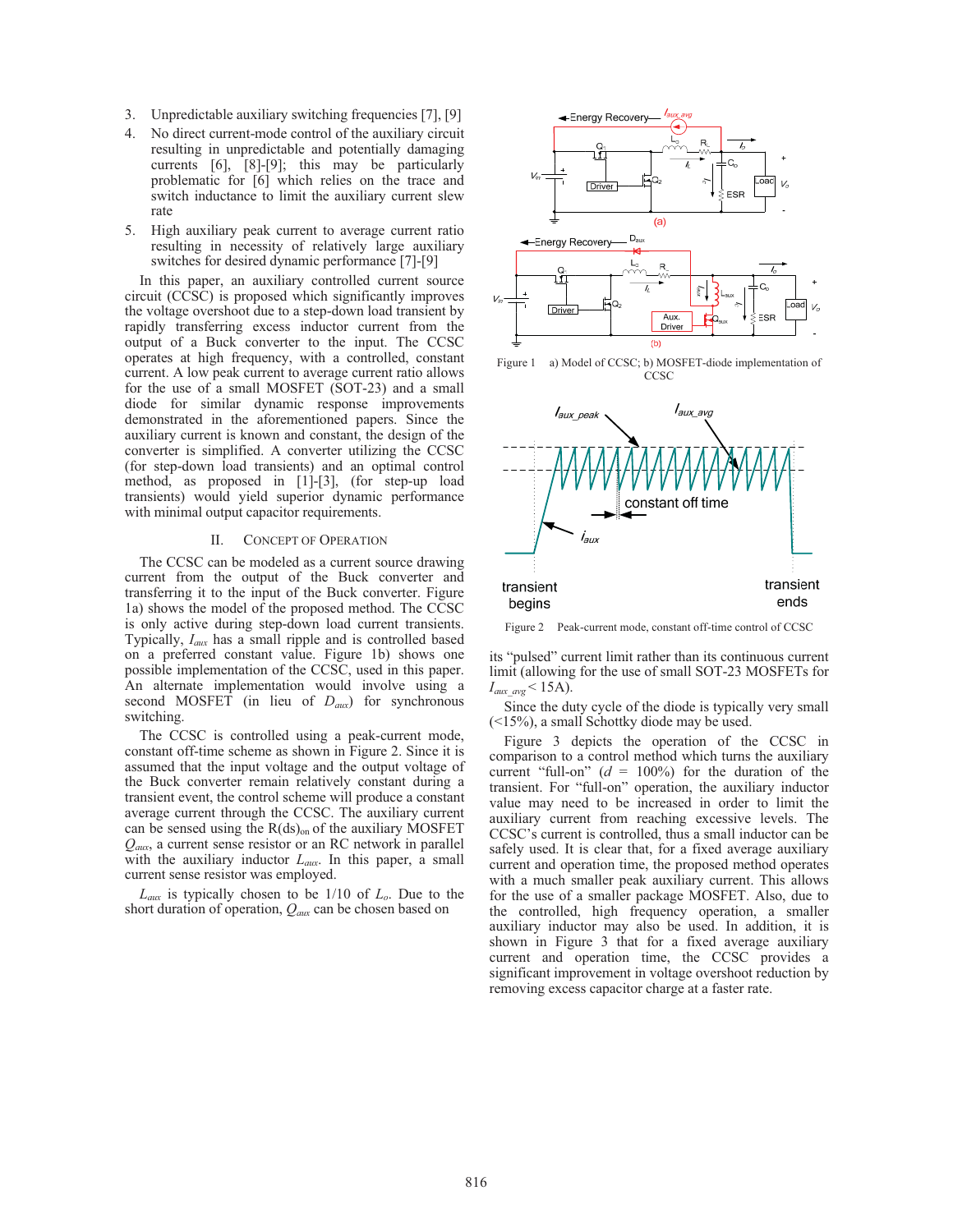

Figure 3 CCSC vs.  $d = 100\%$  method during a negative load step

As mentioned, the CCSC uses peak-current, constant off-time control to maintain a constant average current. Selection of the peak auxiliary current *Iaux\_peak* and the constant off time  $t_{off}$  will determine the average auxiliary current  $I_{aux\_avg}$  and the auxiliary switching frequency  $f_{aux}$ , as calculated in (1) and (2) respectively.

$$
I_{aux\_avg} = \frac{2 \cdot I_{aux\_peak} \cdot L_{aux} - (V_{in} + V_{diode} - V_o) \cdot t_{off}}{2 \cdot L_{aux}}
$$
(1)

$$
f_{aux} \approx \frac{V_o - R ds_{on} \cdot I_{aux\_avg}}{t_{off}(V_{in} + V_{diode} - R(ds)_{on\_aux} \cdot I_{aux\_avg})}
$$
(2)

The block diagram of the CCSC is illustrated in Figure 4.

Referring to Figure 5 and Figure 6, the operation of the CCSC can be described in three steps:

*t0: Step-down load transient detected (Case #1 and Case #2)* 

During steady-state operation, the Buck converter is controlled by a conventional controller (such as a voltagemode or a current-mode controller).

The proposed method estimates the capacitor current by using a trans-impedance amplifier configuration, fed by the output voltage, as shown in Figure 4. A low-pass filter connected to the input of the capacitor current sensor is used to attenuate the ESL noise caused by high-frequency auxiliary switching. When the capacitor current exceeds a pre-determined threshold, the CCSC is activated and the duty cycle of  $Q_l$  is set to 0%. The control voltage of the conventional controller is held constant to prevent loop upsetting.



Figure 4 Block diagram of CCSC control

# *ta: Reduce auxiliary peak current (Case #2 only)*

Following relatively small load current steps, it is possible that the output voltage will equal the reference voltage before the inductor current equals the new load current. In this case, the average auxiliary current is reduced and held constant at  $I_{aux\_avg} = 0.5(i_{L(ta)} - I_{o2})$ . This may be accomplished by using a simple sample/hold circuit.  $i_L - I_{o2}$  is estimated by adding the output of the capacitor current estimator to the filtered output of the auxiliary current sensing amplifier, as shown in Figure 4. Case #2 is illustrated in Figure 6. This method will ensure that the output voltage does not significantly deviate from the reference voltage from point  $t_a$  to  $t_l$ .

*t1: End of transient (Case #1 and Case #2)* 

When  $i_L - I_{02} = 0$ , the CCSC is deactivated and  $Q_1$  and  $Q_2$ 



Figure 5 CCSC operation following a negative load current step (Case #1)



Figure 6 CCSC operation following a negative load current step (Case #2)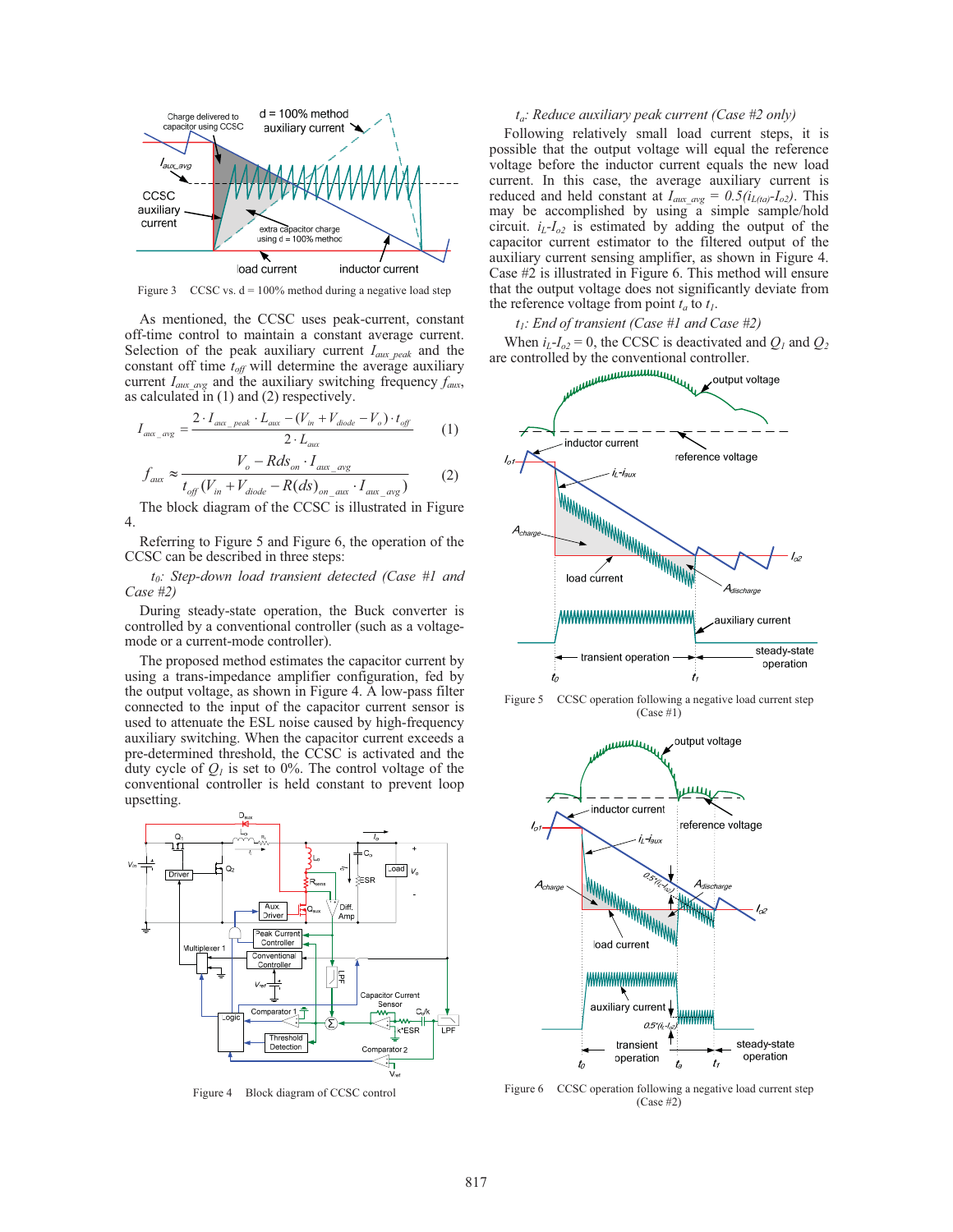## III. LOSS ANALYSIS

In this section, the conduction and switching losses, caused by the CCSC, are analyzed and evaluated for the designed prototype. It is important to note that the CCSC is only activated during load current step-down transient events; therefore, for scenarios in which load transients occur at low frequencies, the CCSC loss will become insignificant.

# *A. Conduction Loss*

There are three main sources of conduction loss pertaining to the CCSC: a) the auxiliary inductor *Laux*, b) the auxiliary FET *Qaux*, and c) the auxiliary diode *Daux*.

In order to calculate the conduction loss of the inductor, the root mean square (RMS) current must first be calculated. The auxiliary inductor RMS current (a DC current with a superimposed linear ripple) is calculated using  $(3)$ .

$$
I_{L_{\text{aux}(rms)}} = I_{\text{aux}_{\text{avg}}} \sqrt{1 + \frac{1}{3} \left( \frac{I_{\text{aux}_{\text{max}} - pk - pk}}{2 \cdot I_{\text{aux}_{\text{avg}}}} \right)^2}
$$
(3)

*Iaux\_avg* is previously calculated in (1) and *Iaux\_pk-pk* is calculated in (4).

$$
I_{aux\_pk-pk} = t_{off} \frac{V_{in} + V_{d\_aux} - V_o}{L_{aux}}
$$
 (4)

By calculating the RMS auxiliary current in (3), the inductor conduction loss can be calculated using (5).

$$
Pcon_{L\_aux} = I_{L\_aux(rms)}^2 \cdot R_{L\_aux}
$$
 (5)

The RMS current for the auxiliary FET and the auxiliary diode (a pulsating current with a linear ripple) can be calculated using (6) and (7) respectively.

$$
I_{Q_{\text{aux}(rms)}} = I_{\text{aux\_avg}} \sqrt{D_{\text{aux}}}\sqrt{1 + \frac{1}{3}\left(\frac{I_{\text{aux\_pk-pk}}}{2 \cdot I_{\text{aux\_avg}}}\right)^2}
$$
 (6)

$$
I_{D_{-aux(rms)}} = I_{aux_{-avg}} \sqrt{1 - D_{aux}} \sqrt{1 + \frac{1}{3} \left( \frac{I_{aux_{-pk-pk}}}{2 \cdot I_{aux_{-avg}}} \right)^2}
$$
(7)

*Daux* can be calculated using (8).

$$
D_{\text{aux}} = 1 - f_{\text{aux}} t_{\text{off}} \tag{8}
$$

*faux* is previously estimated in (2). The conduction loss for the auxiliary FET and auxiliary diode can be calculated using (9) and (10) respectively.

$$
Pcon_{Q_{a\alpha}} = I_{Q_{a\alpha}(\text{rms})}^{2} \cdot R(ds)_{on_{a\alpha}(\text{max})}
$$
(9)

$$
Pcon_{Q_{a\alpha x}} = I_{Q_{a\alpha x}(rms)} \cdot V_{d_{a\alpha x}}
$$
 (10)

The resultant conduction loss for the CCSC can be calculated using (11).

$$
Pcon_{CCSC} = D_{CCSC} \cdot (Pcon_{L\_aux} + Pcon_{Q\_aux}
$$
\n<sup>(11)</sup>

 $+ Pcon_{D_aux}$ 

*DCCSC* represents the time ratio that the CCSC is activated. As previously mentioned, the on time of the CCSC is equal to the time required for the inductor current to decrease to the new load current. The  $D_{\text{CCSC}}$  can be calculated using (12).

$$
D_{\text{CCSC}} = f_{I_o} \frac{\Delta I_o \cdot L_o}{V_o} \tag{12}
$$

*fIo* equals the frequency at which the load current varies and  $\Delta I_o$  equals the magnitude of the load current change.

## *B. Switching Loss*

The switching loss of the auxiliary FET is analyzed in this sub-section. Since a Schottky diode is utilized, it is assumed that the switching loss of the diode is small compared to the FET switching loss and the total conduction loss. The switching loss for the auxiliary FET can be calculated using (13).

$$
Psw_{Q\_aux} = \frac{1}{2} f_{aux} V_{in} \left( t_{rise} I_{on} + t_{fall} I_{off} \right)
$$
 (13)

*trise* and *tfall* equals the typical rise time and fall time of the auxiliary FET respectively. *Ioff* equals the instantaneous auxiliary current when  $Q_{aux}^{\sigma}$  is turned off which is equal to the chosen peak auxiliary current. *Ion* equals the instantaneous auxiliary current when *Qaux* is turned on and can be calculated using (14). The resultant switching loss for the CCSC is calculated in (15).

$$
I_{on} = I_{aux\_peak} - t_{off} \frac{V_{in} + V_{d\_aux} - V_o}{L_{aux}}
$$
 (14)

$$
Psw_{\text{CCSC}} = D_{\text{CCSC}} \cdot Psw_{Q\_aux} \tag{15}
$$

A Buck converter was evaluated with the following parameters:  $V_{in} = 12V$ ,  $V_o = 1.5V$ ,  $L_o = 1uH$ ,  $f_s = 400kHz$ ,  $L_{aux} = 100nH, R_{L{aux}} = 0.3m\Omega, f_{aux} = 1.8MHz, ESR =$  $0.5 \text{mA}$ ,  $ESL = 100 \text{pH}$ . A small (SOT-23) Fairchild FDN359BN was used for *Qaux*. The MOSFET parameters are:  $R(ds)_{\text{on}} = 30 \text{mA}$ ,  $t_{rise} = 5 \text{ns}$ ,  $t_{fall} = 2 \text{ns}$ . It should be noted that a larger MOSFET can easily be utilized for better efficiency. A Schottky diode with a forward voltage of  $V_{d\text{ aux}} = 0.32V$  was used for  $D_{aux}$ . The loss analysis was performed for 10A load steps at varying load frequencies, as shown in Figure 7.

For a 15W converter, it is shown that at load frequencies of 50kHz, the power consumption of the CCSC is approximately 3.74% of the output power. The power consumption of the CCSC may be improved by increasing the size of the auxiliary MOSFET and/or implementing synchronous switching.

For example, if the auxiliary MOSFET  $R(ds)_{on}$  resistance were reduced to  $7m\Omega$ , the power consumption would be reduced to 2.52% of the output power at a 50kHz load frequency. In this scenario, the diode contributes to the majority of the conduction loss.



Figure 7 CCSC power loss for varying load step frequencies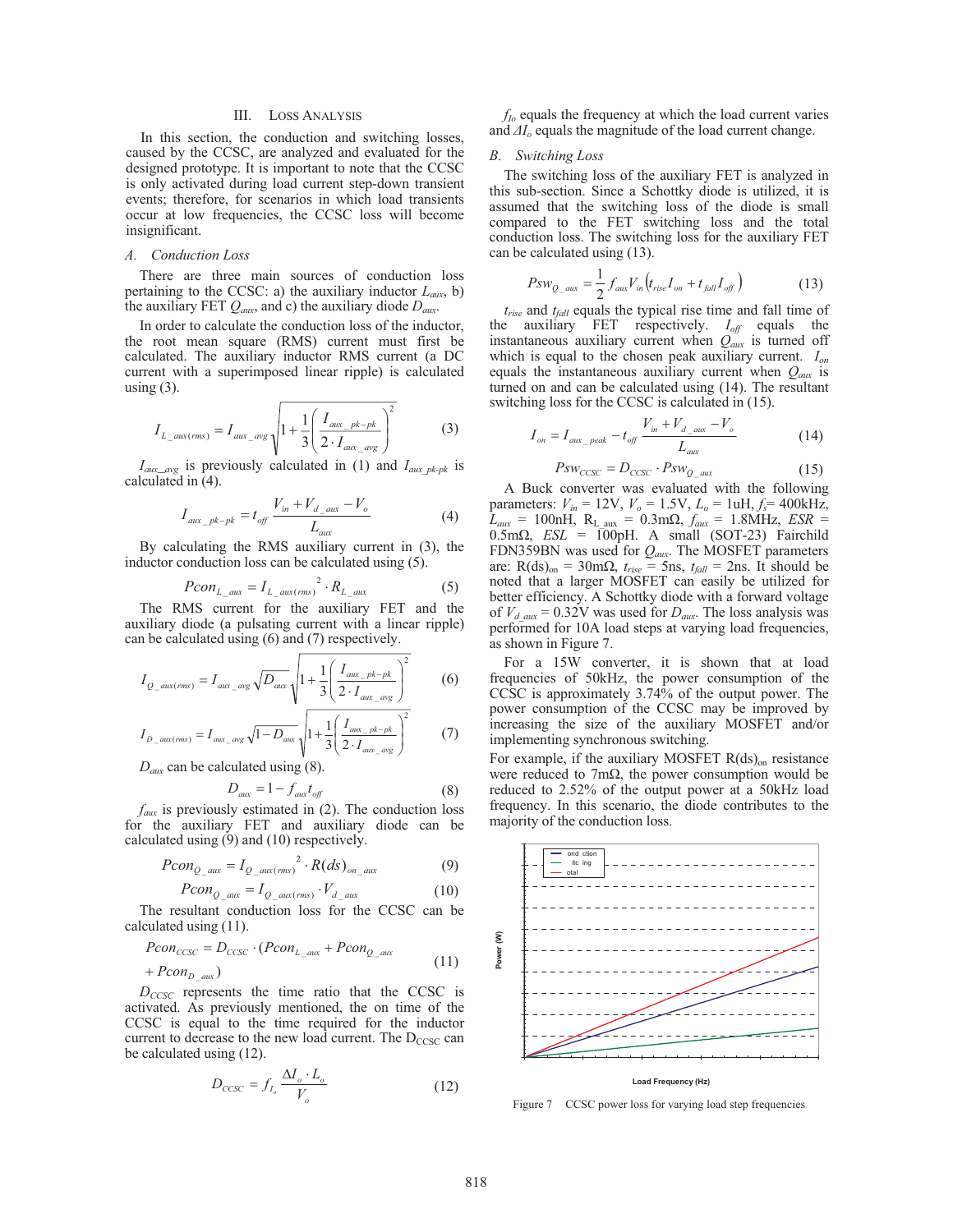## IV. DESIGN EXAMPLE AND SIMULATION RESULTS

Neglecting ESL, the best possible overshoot of a Buck converter undergoing a negative load step (without the CCSC) can be calculated using (16). The overshoot of a Buck converter with the CCSC can be estimated by (17).

$$
\Delta v_o = \frac{ESR^2 \cdot C^2 \cdot V_o^2 + \Delta I_o^2 L^2}{2V_o \cdot L \cdot C}
$$
 (16)

$$
\Delta v_o\_improved \approx \frac{ESR^2 \cdot C^2 \cdot V_o^2 + (\Delta I_o - I_{\text{aux\_avg}})^2 L^2}{2V_o \cdot L \cdot C}
$$

$$
+\frac{I_{\text{aux}\_\text{avg}}^2 \cdot L_{\text{aux}}}{2V_o \cdot C}
$$
\n(17)

Figure 8 plots the expected voltage overshoot, for various values of  $I_{aux\,avg}$  and  $C_o$ , of a converter undergoing a 10A step-down load transient. The converter parameters are identical to that of the converter analyzed in Section III. For reference, the dashed blue curve refers to the best possible calculated voltage undershoot due to a positive 10A load step.

Referring to Figure 8, with no overshoot reduction, in order to limit the voltage overshoot to 50mV, an output capacitance of 650uF is required. However, by using the CCSC with  $I_{aux\_avg} = 4.8$ A, the required output capacitance is reduced to approximately 190uF (a reduction of 71%). Larger auxiliary currents will yield better dynamic performance at the price of efficiency.

A Buck converter with an output capacitance of 650uF (without CCSC) undergoing a negative 10A step was simulated, as illustrated in Figure 9. For comparison, the converter analysed in Section III (with  $C_o = 190$ uF,  $I_{aux\_avg}$ = 4.8A) was simulated, as illustrated in Figure 10.

It is shown in Figure 10 that the capacitor ESL causes small high-frequency voltage spikes when using the CCSC. These spikes can be reduced by using an increased number of ceramic bypass capacitors in parallel.

In order to illustrate Case #2 (as previously mentioned in Section II), the aforementioned converter was simulated with a 7.5A negative load current step. A simulated occurrence of Case #2 is displayed in Figure 11. As shown, the auxiliary current is reduced when the output voltage returns to the reference voltage in order to prevent a large voltage undershoot before the inductor current equals the new load current.



**Output Capacitor (uF)**

Figure 8 Calculated voltage deviation for various values of  $I_{aux\,avg}$  and  $C<sub>o</sub>$ 



Figure 9 Buck converter (w/o CCSC),  $C_0 = 650$ uF



Figure 10 Buck converter (with CCSC,  $I_{aux\,avg} = 4.8$ A),  $C_0 = 190$ uF



Figure 11 Case #2, Buck converter (with CCSC, *Iaux\_avg* = 4.8A,  $C_0 = 190uF$ 

#### V. EXPERIMENTAL RESULTS

A prototype of the converter analyzed in Section III (with  $C<sub>o</sub> = 190uF$ ) was built and tested in order to verify functionality. The prototype was subjected to a  $10A \rightarrow 0A$ step change with a slew rate greater than -100A/us.

For reference, Figure 12 illustrates the converter reaction to the aforementioned current step change with the CCSC disabled. As predicted by (16), the voltage overshoot is approximately 160mV.